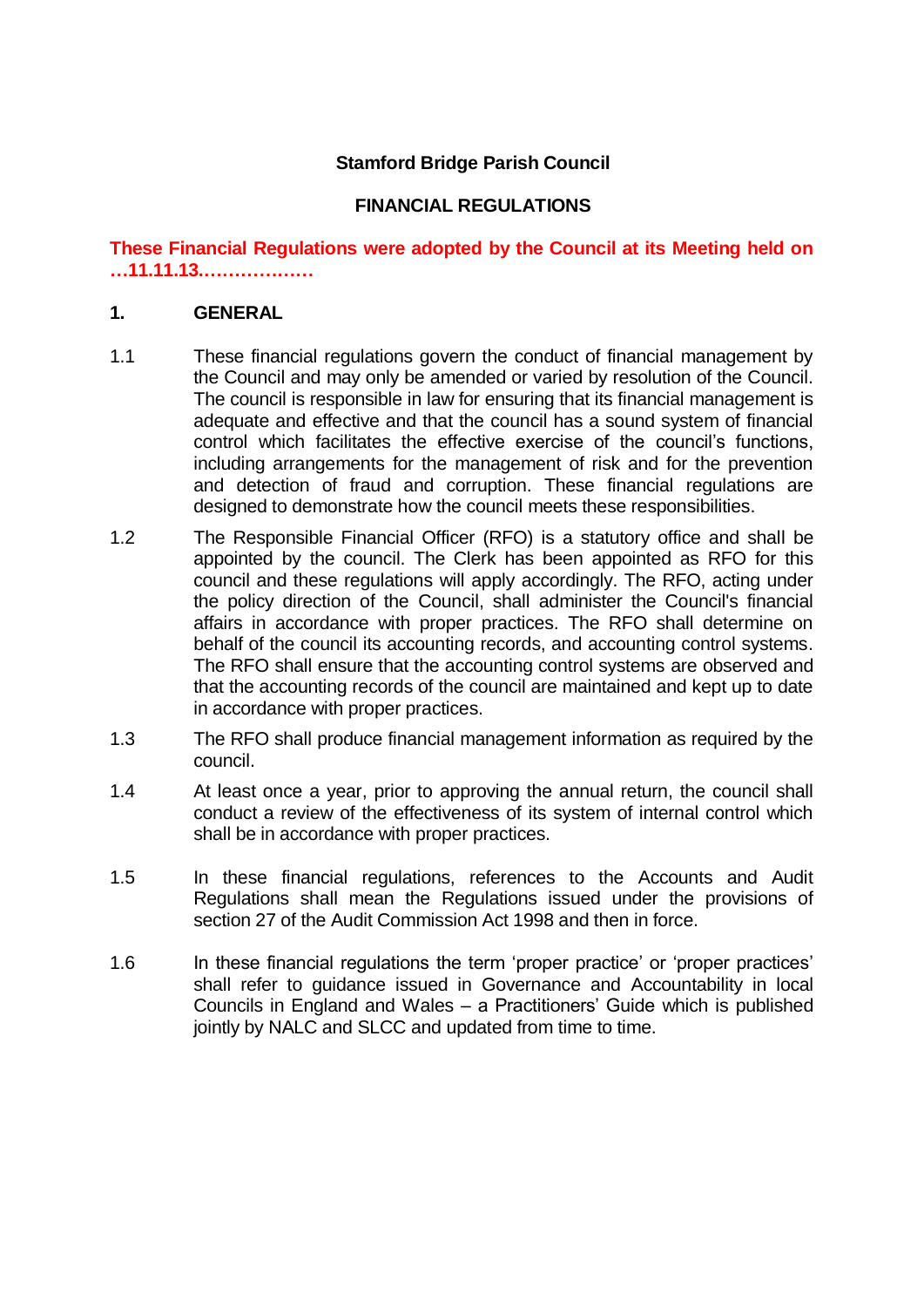# **2. ANNUAL ESTIMATES (BUDGET)**

- 2.1. The Finance Committee shall formulate and submit proposals to the Council in respect of revenue and capital including the use of reserves and sources of funding for the following year not later than the November Parish Council **Meeting**
- 2.2 Detailed estimates of all receipts and payments including the use of reserves and all sources of funding for the year shall be prepared each year by the RFO and Finance Committee in the form of a budget to be considered by the council.
- 2.3 The Council shall review the budget not later than the end of November each year and shall fix the Precept to be levied for the ensuing financial year. The RFO shall issue the precept to the billing authority and shall supply each member with a copy of the approved budget.
- 2.4 The annual budgets shall form the basis of financial control for the ensuing year.

# **3 BUDGETARY CONTROL**

3.1 The Councils objective will be to ensure that expenditure on revenue items does not exceed the total overall expenditure budget and also for each individual expense category budget. In the event that the total expenditure budget is likely to exceed the overall budget, the Council will decide whether to (1) reduce spending so bringing the predicted actual spend into line with the overall budget or (2) fund the excess spend from its reserves. In the event that reserves are used to fund an over spend, the Council will ensure that the level of reserves remaining is sufficient to meet any possible future liabilities. The Council may if deemed necessary set a budget for the replenishment of its reserves.

> Where expenditure category budgets are expected to exceed their budget, the Council may vire between budget categories.

- 3.2 The RFO shall regularly provide the Council with a statement of receipts and payments to date under each head of the budgets, comparing actual expenditure to the appropriate date against that planned as shown in the budget. These statements are to be prepared at least at the end of each financial quarter.
- 3.3 The Clerk may incur expenditure on behalf of the Council which is necessary to carry out any repair replacement or other work which is of such extreme urgency that it must be done at once, whether or not there is any budgetary provision for the expenditure, subject to a limit of £500 as agreed at the Parish Council Meeting 11<sup>th</sup> October 2010. The Clerk shall report the action to the Council as soon as practicable thereafter. .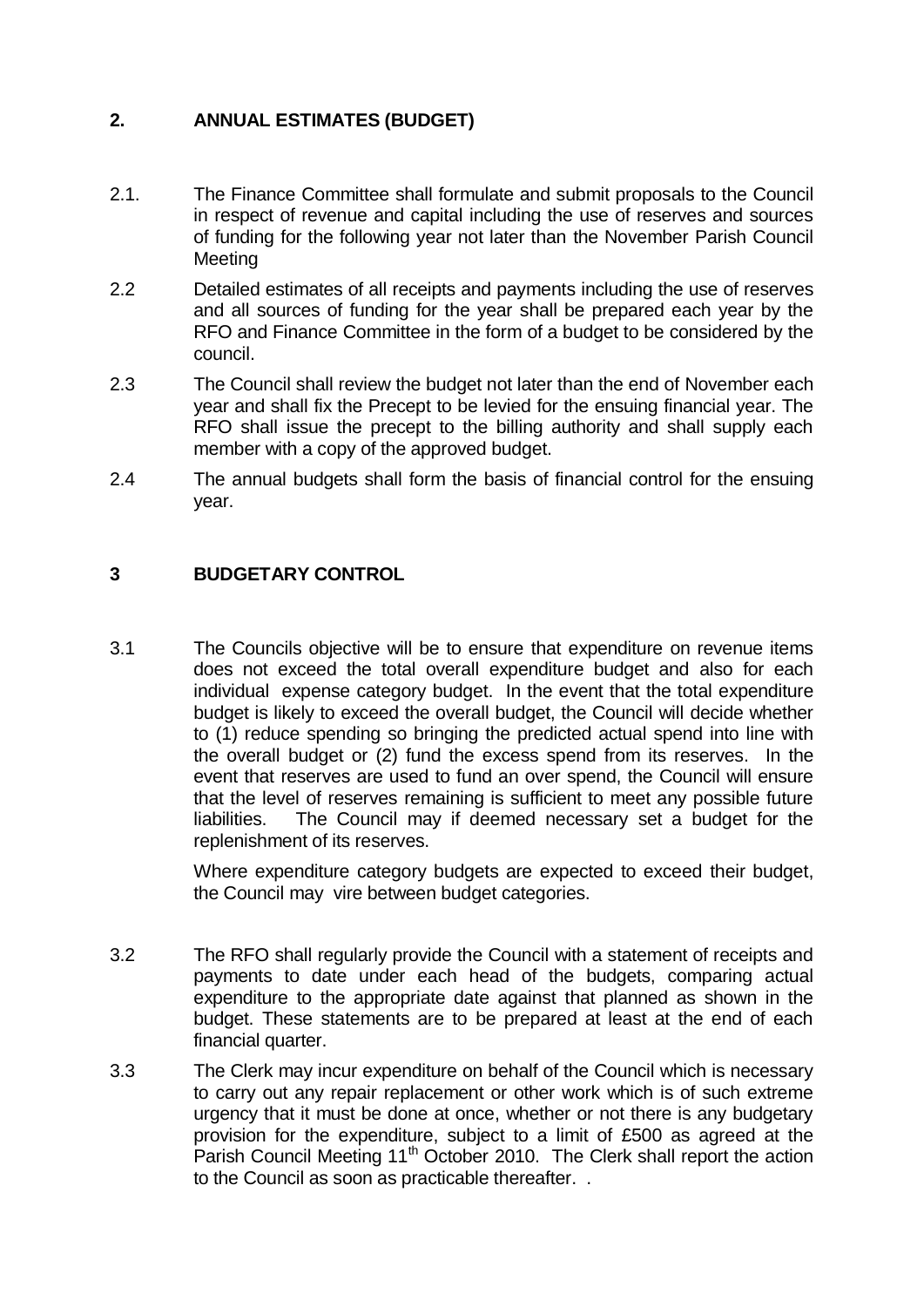- 3.4 Where the expenditure budget is under spent, the amount will be added to the Councils reserves i.e. the amount carried forward to the next financial year.
- 3.5 No expenditure shall be incurred in relation to any capital project and no contract entered into or tender accepted involving capital expenditure unless the Council is satisfied that the necessary funds are available, or the requisite borrowing approval has been obtained.
- 3.6 All capital works shall be administered in accordance with the Council's standing orders and financial regulations relating to contracts.

### **4. ACCOUNTING AND AUDIT**

- 4.1 All accounting procedures and financial records of the Council shall be determined by the RFO in accordance with the Accounts and Audit Regulations.
- 4.2 The RFO shall complete the annual financial statements of the Council, including the council's annual return, as soon as practicable after the end of the financial year and shall submit them and report thereon to the Council.
- 4.3 The RFO shall complete the Accounts of the Council contained in the Annual Return (as supplied by the Auditor appointed from time to time by the Audit Commission) and shall submit the Annual Return for approval and authorisation by the Council within the timescales set by the Accounts and Audit Regulations.
- 4.4 The RFO and Finance Committee shall ensure that there is adequate and effective system of internal audit of the Council's accounting, financial and other operations in accordance with proper practices. Any officer or member of the Council shall, if the RFO or Internal Auditor requires, make available such documents of the Council which appear to the RFO or Internal Auditor to be necessary for the purpose of the internal audit and shall supply the RFO or Internal Auditor with such information and explanation as the RFO or Internal Auditor considers necessary for that purpose.
- 4.5 The Internal Auditor shall be appointed by and shall carry out the work required by the Council in accordance with proper practices. The Internal Auditor, who shall be competent and independent of the operations of the Council, shall report to the Council using the Internal Audit Report approved at the Parish Council meeting 11<sup>th</sup> July 2012. This report will be completed and submitted to the Council after the half year audit and after the year end audit. The Internal Auditor will also submit a completed Internal Auditor check list form to the Council. In order to demonstrate objectivity and independence, the internal auditor shall be free from any conflicts of interest and have no involvement in the financial decision making, management or control of the council. .
- 4.6 The RFO shall make arrangements for the opportunity for inspection of the accounts, books, and vouchers and for the display or publication of any Notices and statements of account required by Audit Commission Act 1998 and the Accounts and Audit Regulations.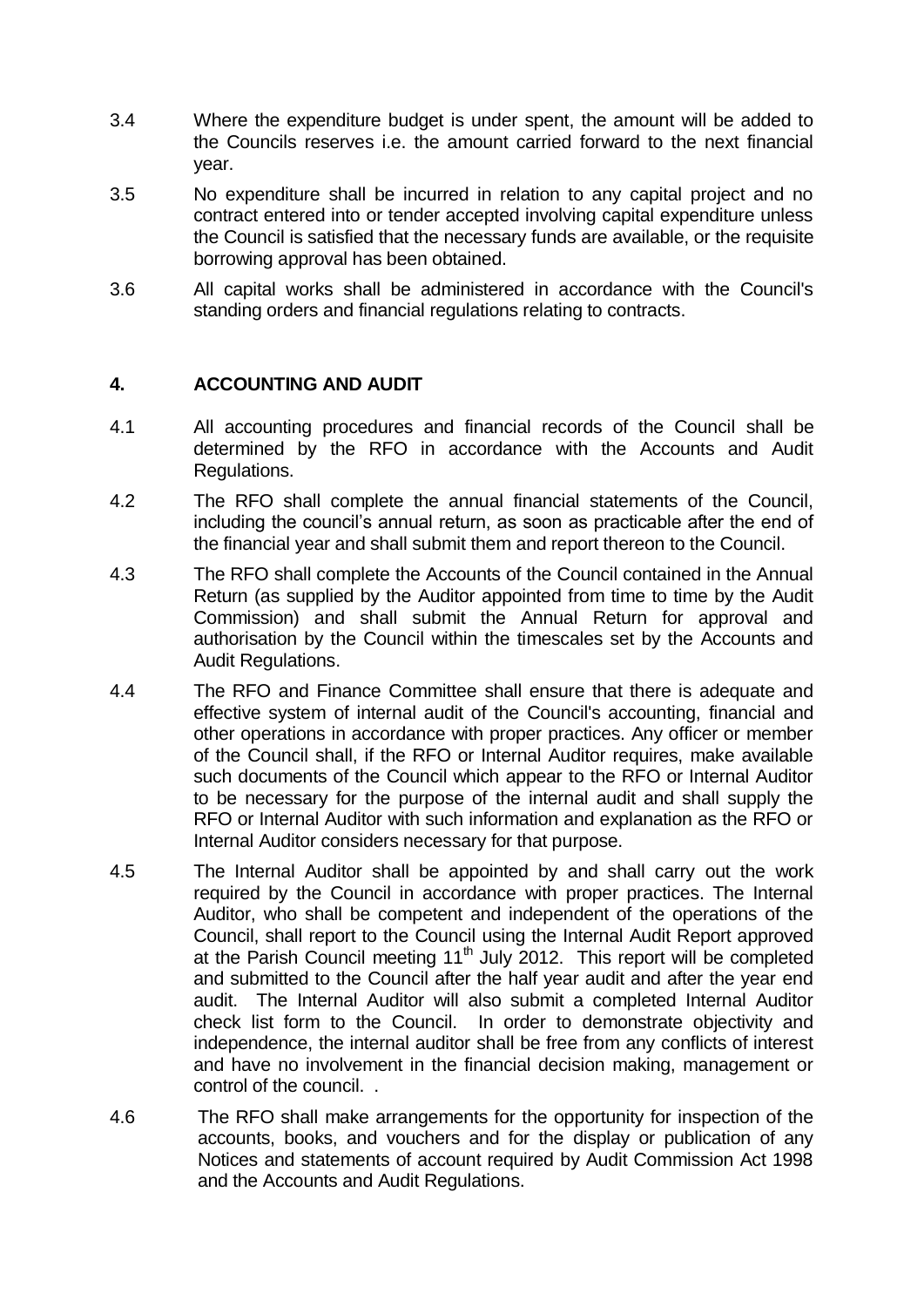4.7 The RFO shall, as soon as practicable, bring to the attention of all councillors any correspondence or report from the Internal or External Auditor, unless the correspondence is of a purely administrative matter.

## **5. BANKING ARRANGEMENTS AND CHEQUES**

- 5.1 The Council's banking arrangements, including the Bank Mandate, shall be made by the RFO and approved by the Council. They shall be regularly reviewed for efficiency.
- 5.2 A schedule of the payments required, forming part of the Agenda for the Parish Council Meeting shall be prepared by the RFO and, together with the relevant invoices, be presented to Council. If the schedule is in order it shall be authorised by a resolution of the Council and shall be initialled by the Chairman of the Meeting. If more appropriate the detail may be shown in the Minutes of the Meeting.
- 5.3 Cheques drawn on the bank account in accordance with the schedule referred to in paragraph 5.2 or in accordance with paragraph 6.4, shall be signed by two members of the Council
- 5.4 To indicate agreement of the details shown on the cheque or order for payment with the counterfoil and the invoice or similar documentation, the signatories shall each also initial the cheque counterfoil.
- 5.5 The RFO will carry out a bank reconciliation each month.

#### **6 PAYMENT OF ACCOUNTS**

- 6.1 All payments shall be effected by cheque or other order drawn on the Council's bankers
- 6.2 All invoices for payment shall be examined, verified and certified by the Clerk. The Clerk shall satisfy him/herself that the work, goods or services to which the invoice relates shall have been received, carried out, examined and approved.
- 6.3 The RFO shall examine invoices in relation to arithmetic accuracy and shall analyse them to the appropriate expenditure heading. The Clerk shall take all steps to settle all invoices submitted, and which are in order, at the next available Council Meeting.
- 6.4 If a payment is necessary to avoid a charge to interest under the Late Payment of Commercial Debts (Interest) Act 1998, and the due date for payment is before the next scheduled Meeting of Council, where the Clerk and RFO certify that there is no dispute or other reason to delay payment, the Clerk may (notwithstanding para 6.3) take all steps necessary to settle such invoices provided that a list of such payments shall be submitted to the next appropriate meeting of Council.
	- 6.5 The Council will not maintain any form of cash float. All cash received must be banked intact. Any payments made in cash by the Clerk or RFO (for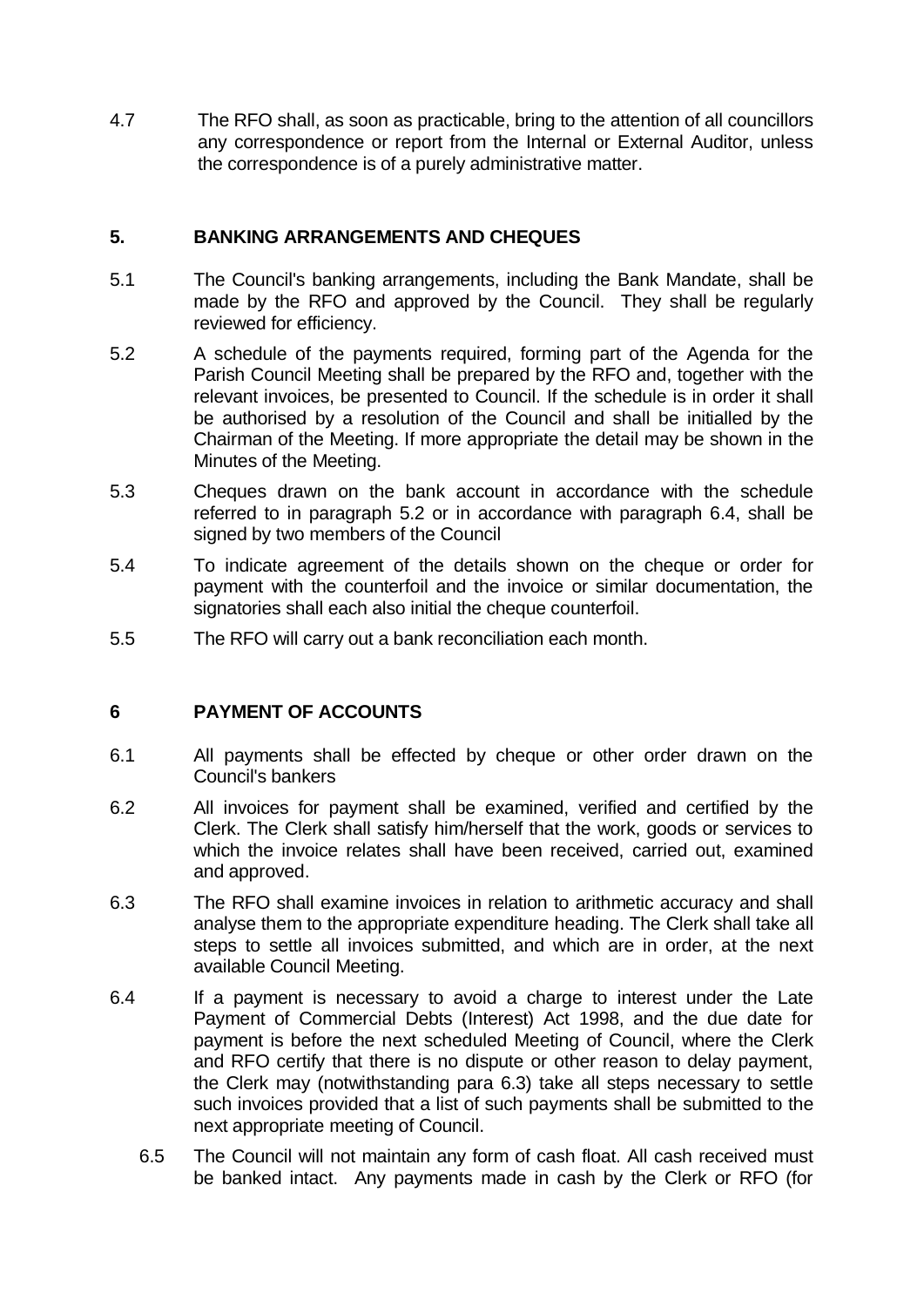example for postage or minor stationery items) shall be refunded on a regular basis, at least quarterly.

- 6.6 If thought appropriate by the council, payment for utility supplies (energy, telephone, internet and water) may be made by variable Direct Debit provided that the instructions are signed by two members and any payments are reported to council as made. The approval of the use of a variable Direct Debit shall be renewed by resolution of the council at least every two years.
- 6.7 Payments to Parish Councillors for sundry and mileage expenses incurred on Council business will be approved at Council meetings. Payments for sundry items will only be made when a 'small expenditure claims form' adopted at the Parish Council meeting on the  $11<sup>th</sup>$  July 2012, has been completed. Mileage details and the reasons for payment will be recorded in the mileage claims book. All claims will signed by individual Parish Councillors.

### **7 PAYMENT OF SALARIES**

- 7.1 As an employer, the council shall make arrangements to meet fully the statutory requirements placed on all employers by PAYE and National Insurance legislation. The payment of all salaries shall be made in accordance with payroll records and the rules of PAYE and National Insurance currently operating, and salaries shall be as agreed by Council.
- 7.2 Payment of salaries and payment of deductions from salary such as may be made for tax, national insurance and pension contributions, may be made in accordance with the payroll records and on the appropriate dates stipulated in employment contracts, provided that each payment is reported to and ratified by the next available Council Meeting.
- 7.3 Salaries of all Council Employees will be reviewed annually and any changes to future salaries will be approved by resolution at a Council meeting,

#### **8 LOANS AND INVESTMENTS**

- 8.1 All loans and investments shall be negotiated in the name of the Council and shall be for a set period in accordance with Council policy.
- 8.2 The council shall consider the need for an Investment Policy which, if drawn up, shall be in accordance with relevant regulations, proper practices and guidance. Any Policy shall be reviewed at least annually.
- 8.3 All investments of money under the control of the Council shall be in the name of the Council.
- 8.4 All borrowings shall be effected in the name of the Council, after obtaining any necessary borrowing approval. Any application for borrowing approval shall be approved by Council as to terms and purpose. The terms and conditions of borrowings shall be reviewed at least annually.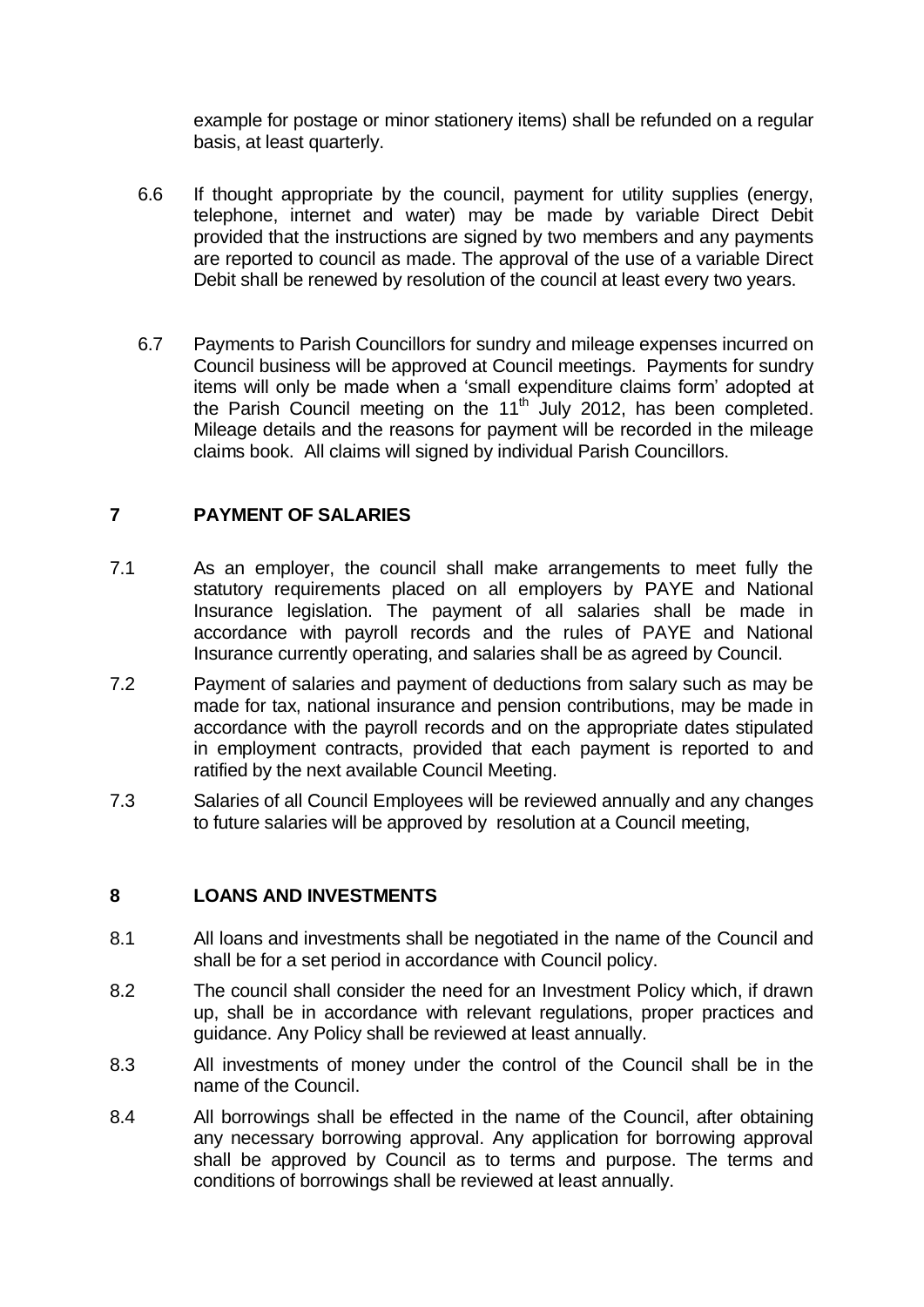8.5 All investment certificates and other documents relating thereto shall be retained in the custody of the RFO.

### **9 INCOME**

- 9.1 The collection of all sums due to the Council shall be the responsibility of and under the supervision of the RFO.
- 9.2 Particulars of all charges to be made for work done, services rendered or goods supplied shall be agreed annually by the Council, notified to the RFO and the RFO shall be responsible for the collection of all accounts due to the Council.
- 9.3 The Council will review all fees and charges annually, following a report of the Clerk.
- 9.4 Any sums found to be irrecoverable and any bad debts shall be reported to the Council and shall be written off in the year.
- 9.5 All sums received on behalf of the Council shall be banked intact as directed by the RFO. In all cases, all receipts shall be deposited with the Council's bankers with such frequency as the RFO considers necessary.
- 9.6 The origin of each receipt shall be entered on the paying-in slip.
- 9.7 Personal cheques shall not be cashed out of money held on behalf of the Council.
- 9.8 The RFO shall promptly complete any VAT Return that is required. Any repayment claim due in accordance with VAT Act 1994 section 33 shall be made at least annually coinciding with the financial year end.
- 9.9 Where any significant sums of cash are regularly received by the Council, the RFO shall take such steps as are agreed by the Council to ensure that more than one person is present when the cash is counted in the first instance, that there is a reconciliation to some form of control such as ticket issues, and that appropriate care is taken in the security and safety of individuals banking such cash.

#### **10 ORDERS FOR WORK, GOODS AND SERVICES**

- 10.1 An official order or letter shall be issued for all work, goods and services unless a formal contract is to be prepared or an official order would be inappropriate. Copies of orders shall be retained.
- 10.2 Order books shall be controlled by the RFO.
- 10.3 All members and Officers are responsible for obtaining value for money at all times. An officer issuing an official order shall ensure as far as reasonable and practicable that the best available terms are obtained in respect of each transaction, usually by obtaining three or more quotations or estimates from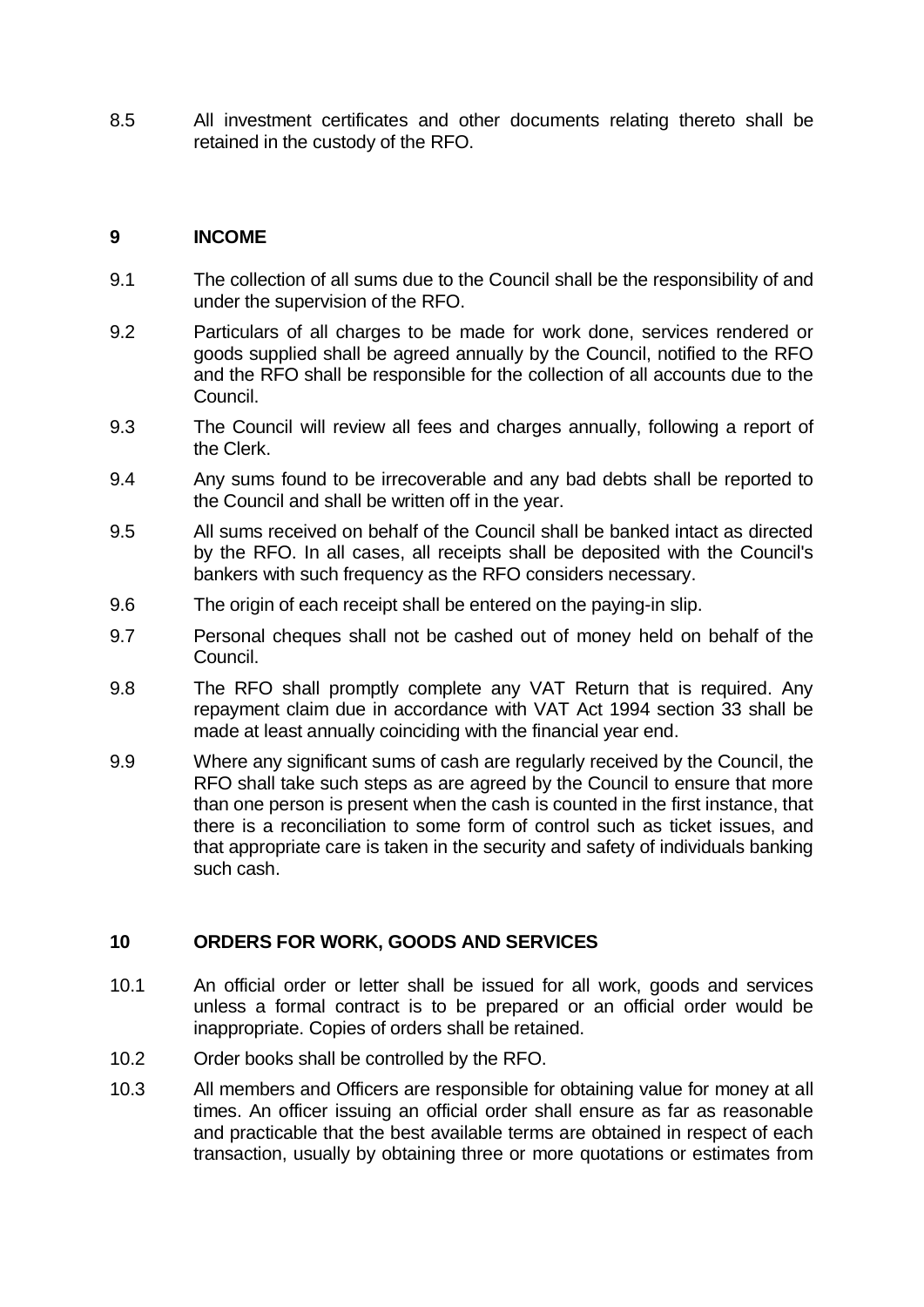appropriate suppliers, subject to any de minimise provisions in Regulation 11 (I) below.

10.4 The RFO shall verify the lawful nature of any proposed purchase before the issue of any order, and in the case of new or infrequent purchases or payments, the RFO shall ensure that the statutory authority shall be reported to the meeting at which the order is approved so that the Minutes can record the power being used.

### **11 CONTRACTS**

- 11.1 Procedures as to contracts are laid down as follows:
	- (a) Every contract shall comply with these financial regulations, and no exceptions shall be made otherwise than in an emergency provided that these regulations shall not apply to contracts which relate to items (i) to (vi) below:
		- (i) For the supply of gas, electricity, water, sewerage and telephone services;
		- (ii) for specialist services such as are provided by solicitors, accountants, surveyors and planning consultants;
		- (iii) for work to be executed or goods or materials to be supplied which consist of repairs to or parts for existing machinery or equipment or plant;
		- (iv) For work to be executed or goods or materials to be supplied which constitute an extension of an existing contract by the Council;
		- (v) For additional audit work of the external Auditor up to an estimated value of £250 (in excess of this sum the Clerk and RFO shall act after consultation with the Chairman and Vice Chairman of Council);
		- (vi) For goods or materials proposed to be purchased which are proprietary articles and/or are only sold at a fixed price.
	- (b) Where it is intended to enter into a contract exceeding [£50,000] in value for the supply of goods or materials or for the execution of works or specialist services other than such goods, materials, works or specialist services as are excepted as set out in paragraph (a) the Clerk shall invite tenders from at least three firms to be taken from the appropriate approved list.
	- (c) When applications are made to waive financial regulations relating to contracts to enable a price to be negotiated without competition the reason shall be embodied in a recommendation to the Council.
	- (d) Such invitation to tender shall state the general nature of the intended contract and the Clerk shall obtain the necessary technical assistance to prepare a specification in appropriate cases. The invitation shall in addition state that tenders must be addressed to the Clerk in the ordinary course of post. Each tendering firm shall be supplied with a specifically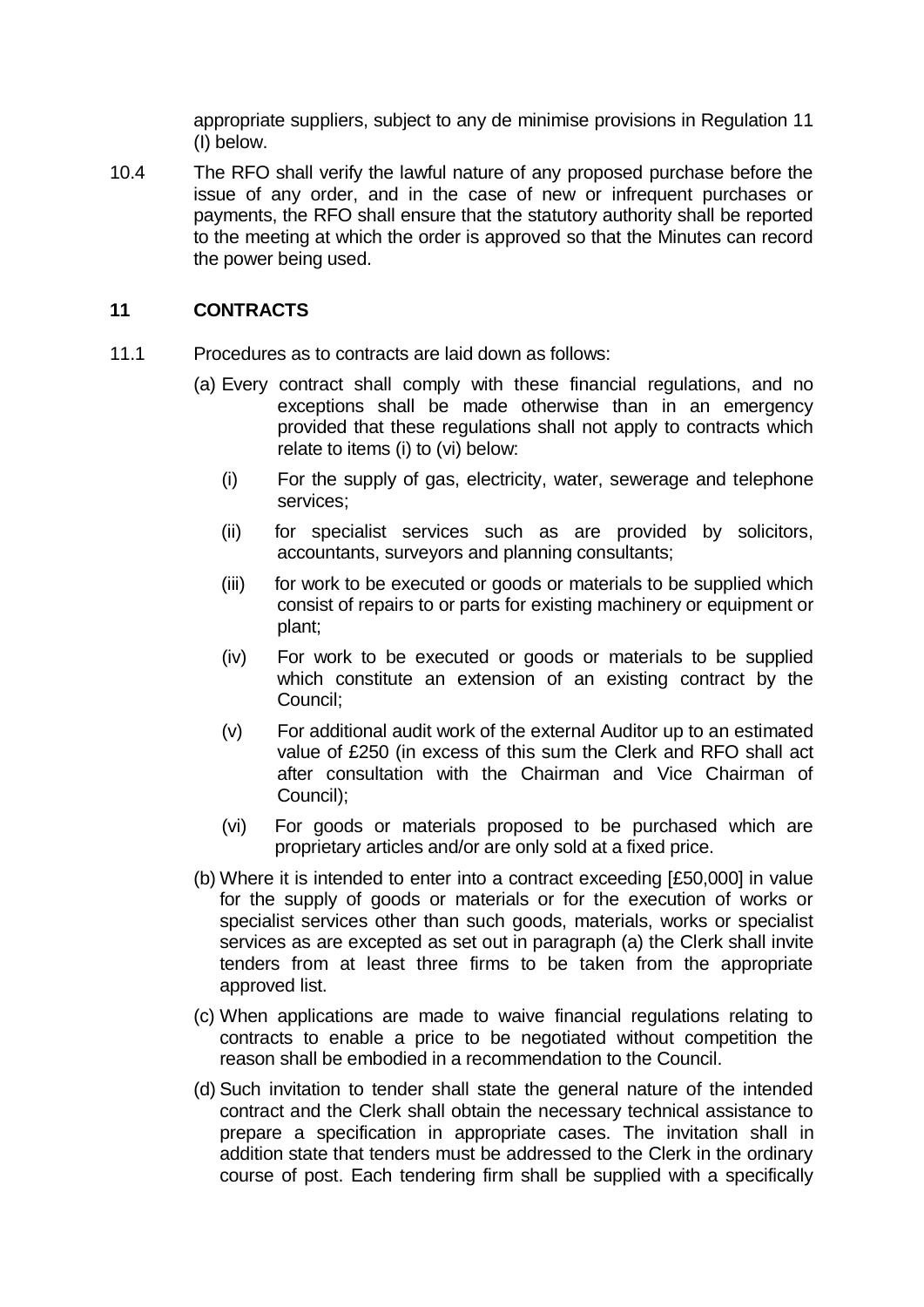marked envelope in which the tender is to be sealed and remain sealed until the prescribed date for opening tenders for that contract.

- (f) All sealed tenders shall be opened at the same time on the prescribed date by the Clerk in the presence of at least one member of Council.
- (g) If less than three tenders are received for contracts above [£50,000] or if all the tenders are identical the Council may make such arrangements as it thinks fit for procuring the goods or materials or executing the works.
- (h) When it is to enter into a contract less than [£50,000 in value for the supply of goods or materials or for the execution of works or specialist services other than such goods, materials, works or specialist services as are excepted as set out in paragraph (a) the Clerk or RFO shall obtain 3 quotations (priced descriptions of the proposed supply); where the value is below [£1,000] and above [£100] the Clerk or RFO shall strive to obtain 3 estimates. Otherwise, Regulation 10 (3) above shall apply.
- (i) The Council shall not be obliged to accept the lowest or any tender, quote or estimate.

### **12. PAYMENTS UNDER CONTRACTS FOR BUILDING OR OTHER CONSTRUCTION WORKS**

- 12.1 Payments on account of the contract sum shall be made within the time specified in the contract by the RFO upon authorised certificates of the architect or other consultants engaged to supervise the contract (subject to any percentage withholding as may be agreed in the particular contract).
- 12.2 Where contracts provide for payment by instalments the RFO shall maintain a record of all such payments. In any case where it is estimated that the total cost of work carried out under a contract, excluding agreed variations, will exceed the contract sum of 5% or more a report shall be submitted to the Council.
- 12.3 Any variation to a contract or addition to or omission from a contract must be approved by the Council and Clerk to the Contractor in writing, the Council being informed where the final cost is likely to exceed the financial provision.]

#### **13 STORES AND EQUIPMENT**

- 13.1 The officer in charge of each section shall be responsible for the care and custody of stores and equipment in that section.
- 13.2 Delivery Notes shall be obtained in respect of all goods received into store or otherwise delivered and goods must be checked as to order and quality at the time delivery is made.
- 13.3 Stocks shall be kept at the minimum levels consistent with operational requirements.
- 13.4 The RFO shall be responsible for periodic checks of stocks and stores at least annually.]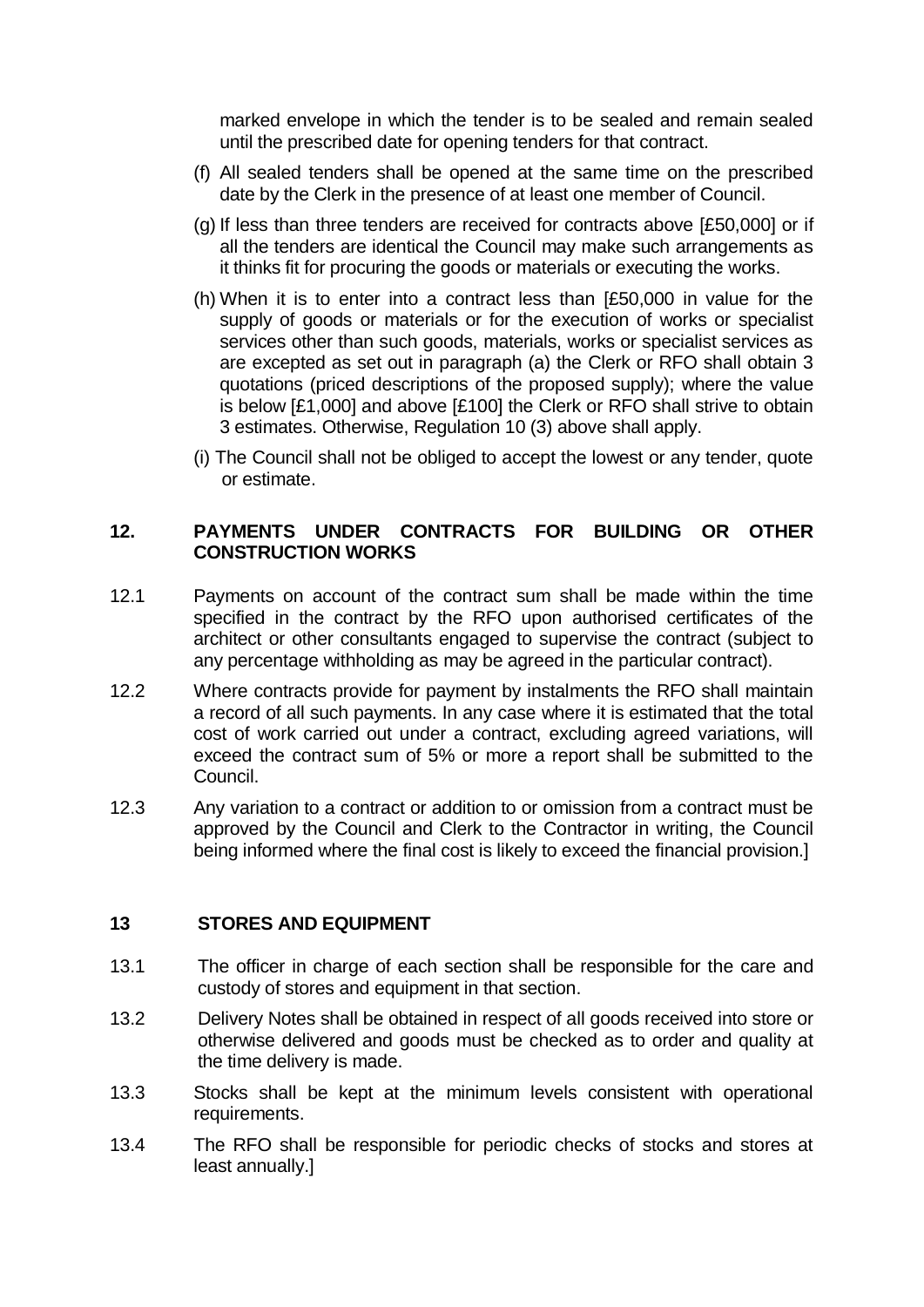# **14 ASSETS, PROPERTIES AND ESTATES**

- 14.1 The Clerk shall make appropriate arrangements for the custody of all title deeds of properties owned by the Council. The RFO shall ensure a record is maintained of all properties owned by the Council, recording the location, extent, plan, reference, purchase details, nature of the interest, tenancies granted, rents payable and purpose for which held in accordance with Accounts and Audit Regulations.
- 14.2 No property shall be sold, leased or otherwise disposed of without the authority of the Council, together with any other consents required by law, save where the estimated value of any one item of tangible movable property does not exceed £50.
- 14.3 The RFO shall ensure that an appropriate and accurate Register of Assets and Investments is kept up to date. The continued existence of tangible assets shown in the Register shall be verified at least annually, possibly in conjunction with a health and safety inspection of assets

# **15 INSURANCE**

- 15.1 Following the annual risk assessment (per Financial Regulation 17), the RFO shall effect all insurances and negotiate all claims on the Council's insurers [in consultation with the Clerk].
- 15.2 [The Clerk shall give prompt notification to the RFO of all new risks, properties or vehicles which require to be insured and of any alterations affecting existing insurances.]
- 15.3 The RFO shall keep a record of all insurances effected by the Council and the property and risks covered thereby and annually review it.
- 15.4 The RFO shall be notified of any loss liability or damage or of any event likely to lead to a claim, and shall report these to Council at the next available meeting.
- 15.5 All appropriate employees of the Council shall be included in a suitable fidelity guarantee insurance which shall cover the maximum risk exposure as determined by the Council.

# **16 CHARITIES**

16.1 Where the Council is sole trustee of a Charitable body the Clerk and RFO shall ensure that separate accounts are kept of the funds held on charitable trusts and separate financial reports made in such form as shall be appropriate, in accordance with Charity Law and legislation, or as determined by the Charity Commission. The Clerk and RFO shall arrange for any Audit or Independent Examination as may be required by Charity Law or any Governing Document.]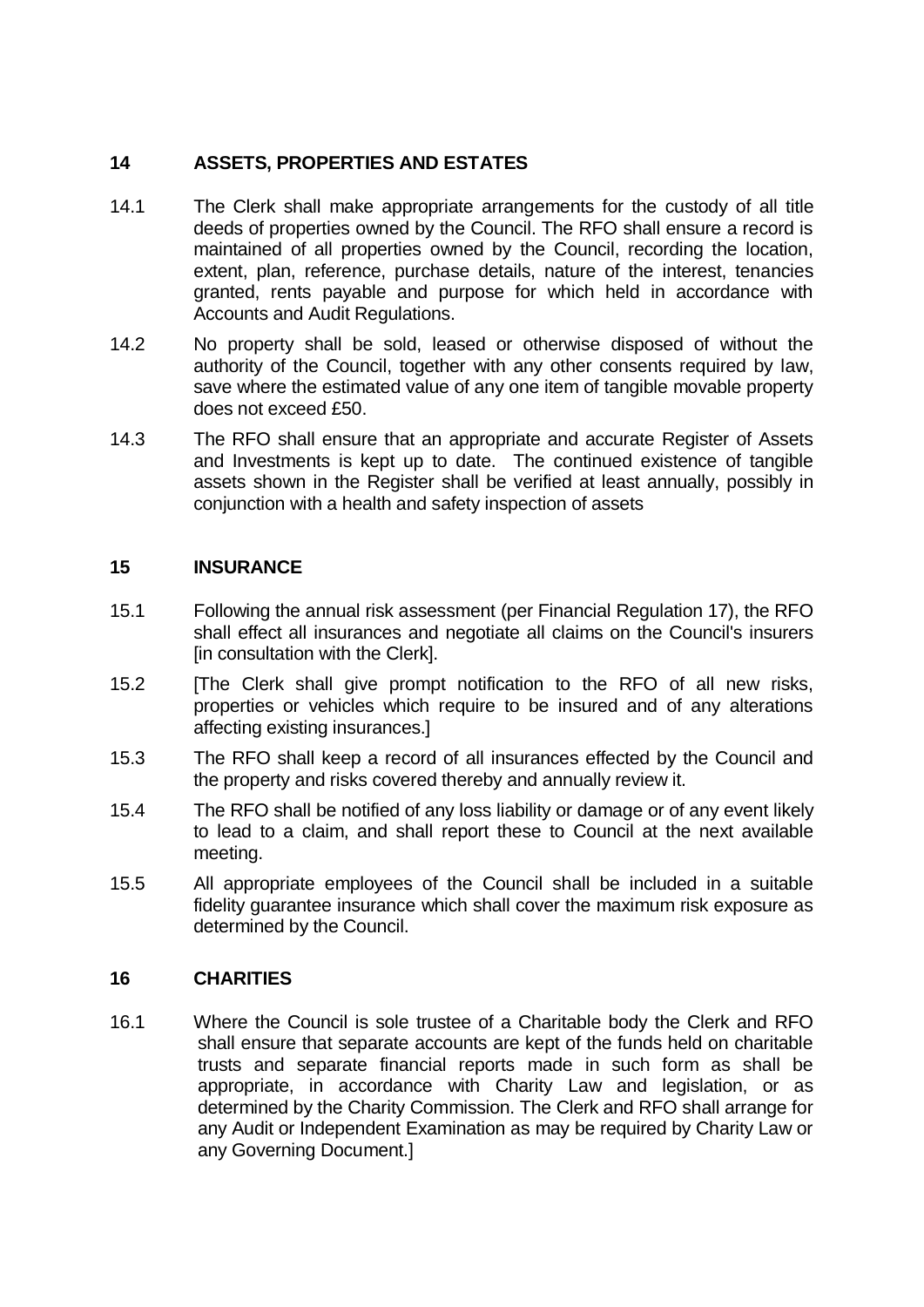### **17 RISK MANAGEMENT**

- 17.1 The council is responsible for putting in place arrangements for the management of risk. The Clerk [with the RFO] shall prepare, for approval by the council, risk management policy statements in respect of all activities of the council. Risk policy statements and consequential risk management arrangements shall be reviewed by the council at least annually.
- 17.2 When considering any new activity, the Clerk [with the RFO] shall prepare a draft risk assessment including risk management proposals for consideration and adoption by the council.

### **18 REVISION OF FINANCIAL REGULATIONS**

18.1 It shall be the duty of the Council to review the Financial Regulations of the Council from time to time. The Clerk shall make arrangements to monitor changes in legislation or proper practices and shall advise the council of any requirement for a consequential amendment to these financial regulations.

#### 19. **FINANCE COMMITTEE**

The Council will elect a Finance Committee at the Annual General Meeting of the Council. The terms of reference agreed at the Parish Council Meeting on the 9<sup>th</sup> September 2013 are:

- 19.1 To monitor receipts and payments and compared to budget and to report findings back to the PC.
- 19.2 To scrutinise the systems used to record and authorise receipts and payments and to recommend to the PC proposals needed to improve.
- 19.3 To present precept options to the PC for the new financial year.
- 19.4 To assess any new financial legislation that affects the PC finances and to recommend any changes as necessary.
- 19.5 To consider the findings, if any, of the Internal and External Auditors and to report findings to the PC, with proposals, if necessary, to resolve.
- 19.6 To recommend to the PC any training needed for its Clerk (Principal Financial Officer) and members of the finance committee.
- 19.7 To publicly advertise all Finance Committee agendas, allow the public to attend and to allow public participation. Publish minutes available to residents of the village.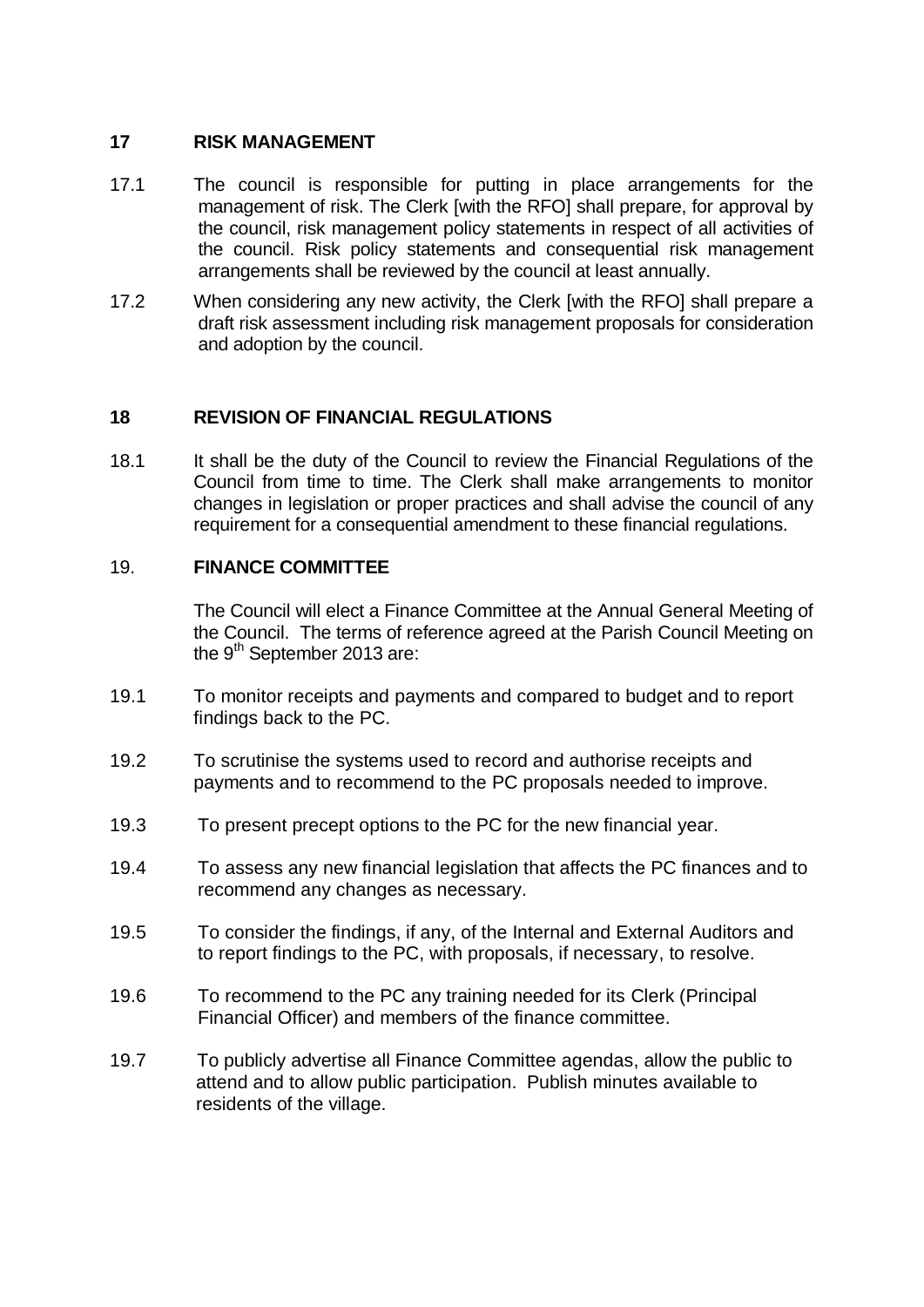19.8 As agreed at the Parish Council Meeting on the  $12<sup>th</sup>$  October 2011, the Finance Committee may in exceptional circumstances approve payments of up to £500 without the approval of the full Council.

\* \* \* \*

## **Notes to the Model.**

Stated dates or months maybe changed to suit local circumstances.

[ ] This part may be deleted if not relevant.

Where the word "regularly" is used in the text it is for the individual Council to set the required interval, monthly, quarterly, or half-yearly.

The value inserted in any of the paragraphs may be varied by the Council and should be reviewed regularly and confirmed annually by the Council.

The appropriate approved list referred to in paragraph 11.1 (b) shall be a list drawn up by the Clerk and approved by Council but shall be based on the list maintained by the District Council for such works.

#### For the larger councils the following supplementary regulations may be of assistance.

- 1. The council's system of internal control shall cover:
	- a. Appointment of Proper Officers and the Responsible Finance Officer
	- b. Proper book-keeping and financial reporting arrangements
	- c. Financial regulations including Standing Orders and payment controls
	- d. Risk management arrangements
	- e. Budgetary controls
	- f. Income controls
	- g. Petty cash controls
	- h. Payroll controls
	- i. Capital controls covering asset management, investments and borrowing
	- j. Bank reconciliation
	- k Other areas identified from time to time in risk assessments.
- 2. In order to promote efficiency, economy and effectiveness, the council may establish committees for Finance and/or Audit and/or Scrutiny under terms of